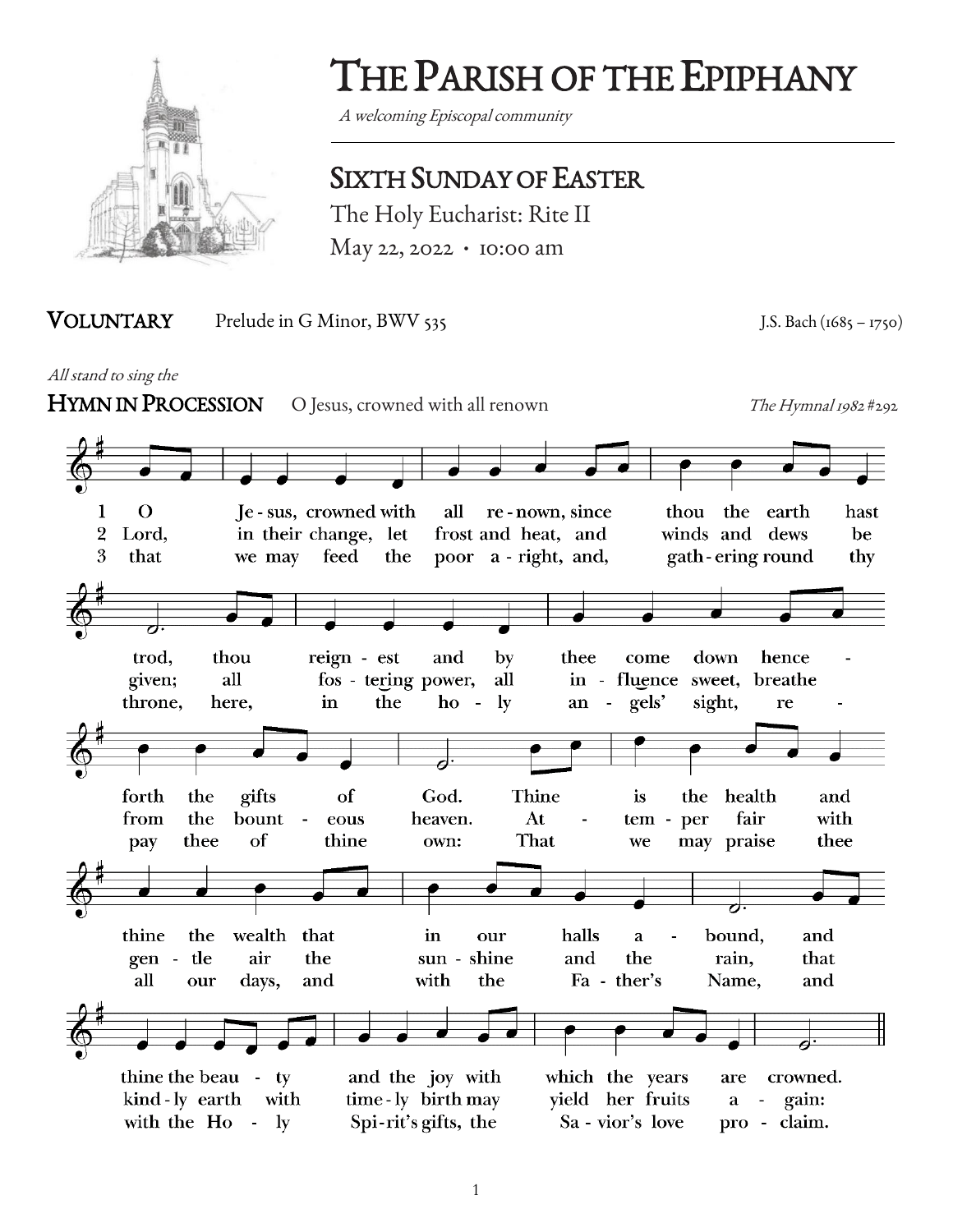# THE WORD OF GOD

### OPENING ACCLAMATION

| Celebrant | Alleluia! Christ is risen.          |
|-----------|-------------------------------------|
| People    | The Lord is risen indeed. Alleluia! |

### THE COLLECT FOR PURITY

All Almighty God, to you all hearts are open, all desires known, and from you no secrets are hid: Cleanse the thoughts of our hearts by the inspiration of your Holy Spirit, that we may perfectly love you, and worthily magnify your holy Name; through Christ our Lord. Amen.

All remain standing to sing the

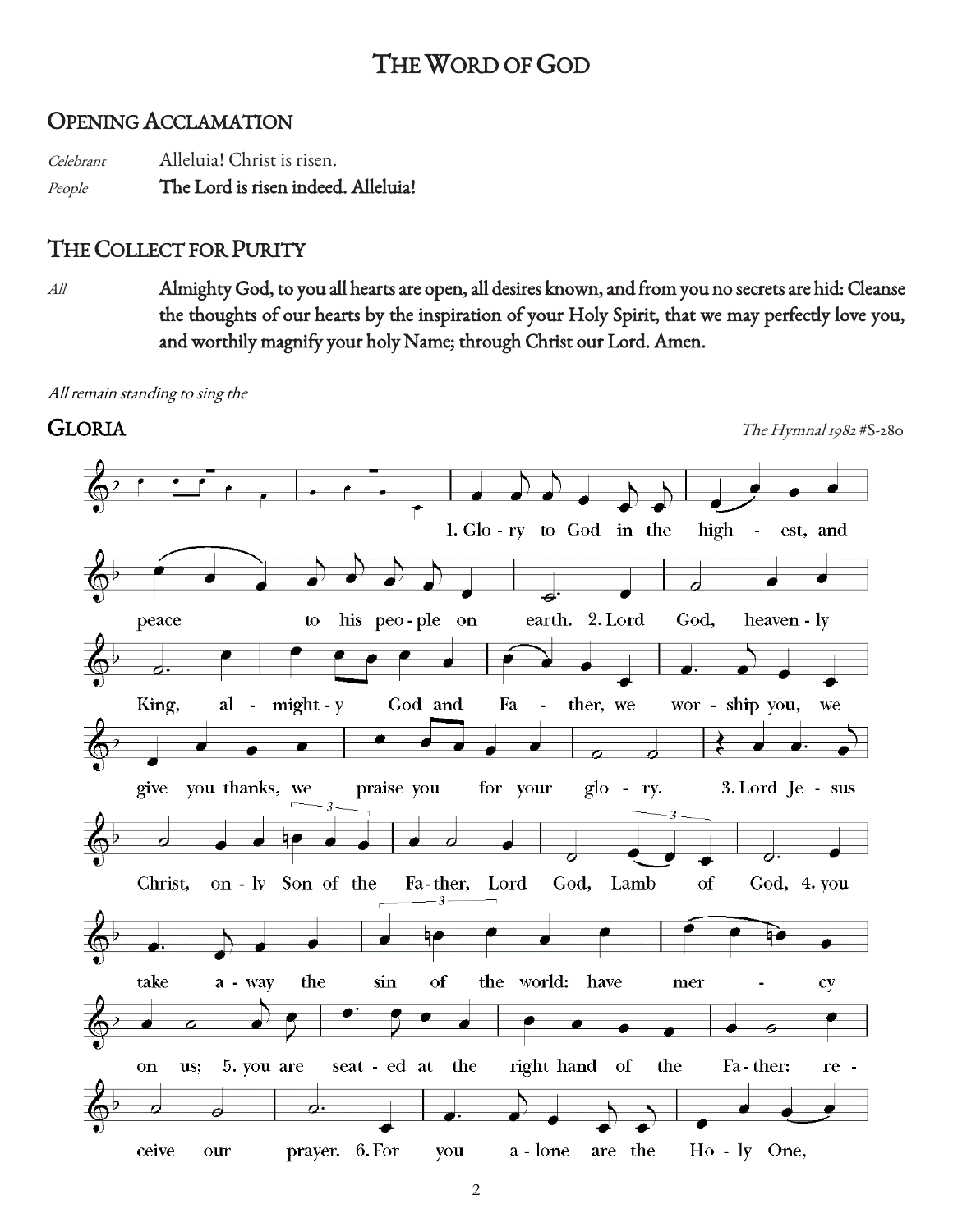

All remain standing for

### THE COLLECT OF THE DAY

Celebrant The Lord be with you.

People **And also with you.** 

Celebrant Let us pray.

Celebrant O God, you have prepared for those who love you such good things as surpass our understanding: Pour into our hearts such love towards you, that we, loving you in all things and above all things, may obtain your promises, which exceed all that we can desire; through Jesus Christ our Lord, who lives and reigns with you and the Holy Spirit, one God, for ever and ever. Amen.

Please be seated.

# THE FIRST LESSON  $\overline{A}$  acts 16:9-15

Lector A reading from the Acts of the Apostles.

During the night Paul had a vision: there stood a man of Macedonia pleading with him and saying, "Come over to Macedonia and help us." When he had seen the vision, we immediately tried to cross over to Macedonia, being convinced that God had called us to proclaim the good news to them.

We set sail from Troas and took a straight course to Samothrace, the following day to Neapolis, and from there to Philippi, which is a leading city of the district of Macedonia and a Roman colony. We remained in this city for some days. On the sabbath day we went outside the gate by the river, where we supposed there was a place of prayer; and we sat down and spoke to the women who had gathered there. A certain woman named Lydia, a worshiper of God, was listening to us; she was from the city of Thyatira and a dealer in purple cloth. The Lord opened her heart to listen eagerly to what was said by Paul. When she and her household were baptized, she urged us, saying, "If you have judged me to be faithful to the Lord, come and stay at my home." And she prevailed upon us.

Lector The Word of the Lord. People Thanks be to God.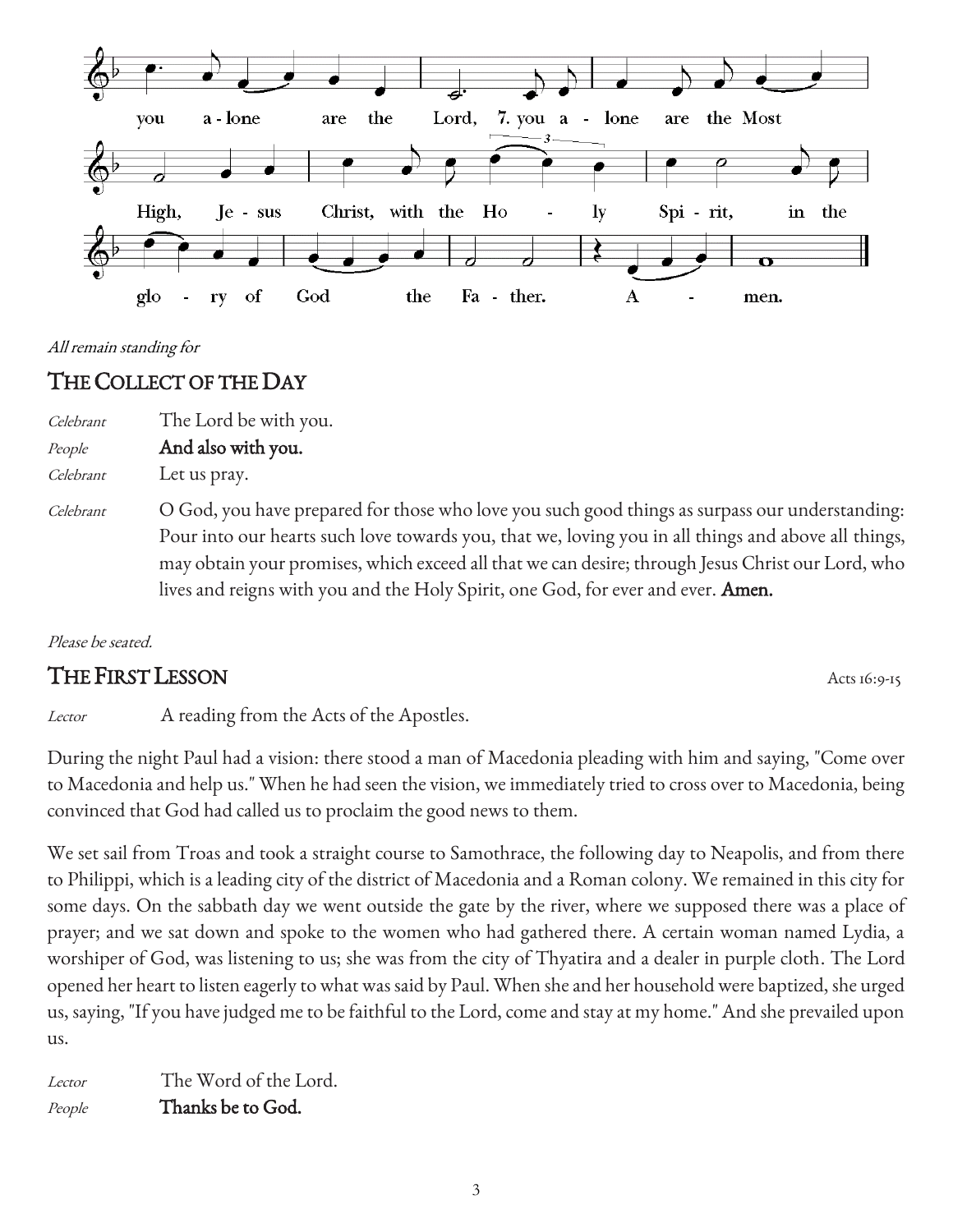# PSALM 67

Sung by all. The sung tone changes on the underlined syllable(s), and at the beginning of each new verse or half-verse. The checkmark indicates a slight breath or pause.



<sup>1</sup> May God be merciful to us and <u>bless us</u>,  $^*$  show us the light of his countenance and come to us. <sup>2</sup> Let your ways be known upon earth, \* your saving health among all nations. <sup>3</sup> Let the peoples praise you, O God; \* let all the peoples praise you. <sup>4</sup> Let the nations be glad and sing for joy, \* for you judge the peoples with equity and guide all the nations upon earth. <sup>5</sup> Let the peoples praise you, O God; \* let all the peoples praise you. <sup>6</sup> The earth has brought forth her increase; \* may God, our own God, give us his <u>blessing</u>. [2<sup>nd</sup> half of chant] <sup>7</sup> May God give us his blessing, \* and may all the ends of the earth stand in <u>awe of him</u>.

# THE SECOND LESSON Revelation 21:10, 22-22:5

Lector A reading from the Book of Revelation.

In the spirit the angel carried me away to a great, high mountain and showed me the holy city Jerusalem coming down out of heaven from God. I saw no temple in the city, for its temple is the Lord God the Almighty and the Lamb. And the city has no need of sun or moon to shine on it, for the glory of God is its light, and its lamp is the Lamb. The nations will walk by its light, and the kings of the earth will bring their glory into it. Its gates will never be shut by day — and there will be no night there. People will bring into it the glory and the honor of the nations. But nothing unclean will enter it, nor anyone who practices abomination or falsehood, but only those who are written in the Lamb's book of life.Then the angel showed me the river of the water of life, bright as crystal, flowing from the throne of God and of the Lamb through the middle of the street of the city. On either side of the river is the tree of life with its twelve kinds of fruit, producing its fruit each month; and the leaves of the tree are for the healing of the nations. Nothing accursed will be found there any more. But the throne of God and of the Lamb will be in it, and his servants will worship him; they will see his face, and his name will be on their foreheads. And there will be no more night; they need no light of lamp or sun, for the Lord God will be their light, and they will reign forever and ever.

Lector The Word of the Lord. People Thanks be to God.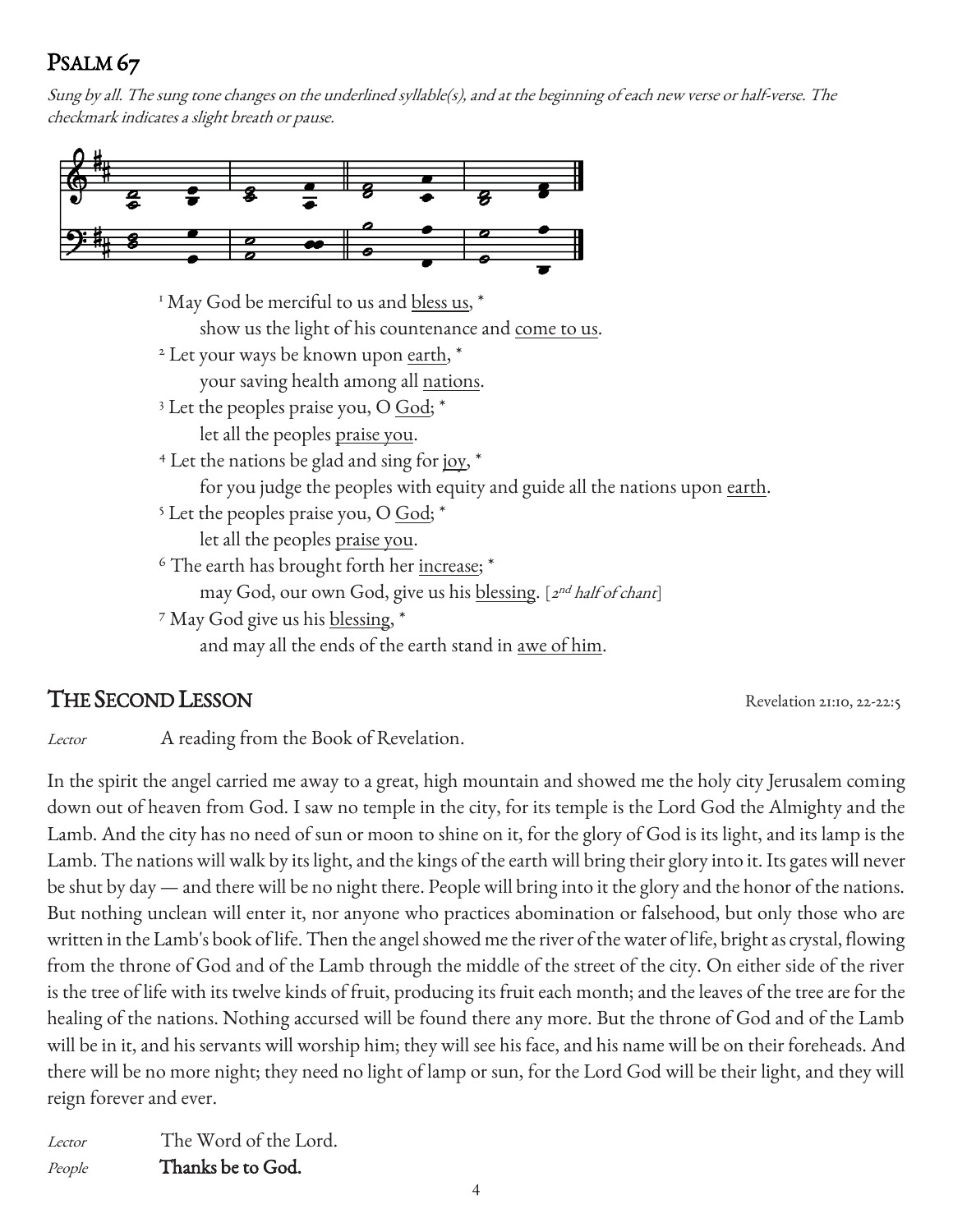### $\text{GRADUAL HYMN} \quad$  Come, let us join our cheerful songs  $\text{The } H\text{ymnal 1982}$  #374

Verses 1-2 sung before the Gospel reading, verses 3-4 sung after the Gospel reading.



# THE GOSPEL John 14:23-29

Gospeler The Holy Gospel of our Savior Jesus Christ according to John. People **Glory to you, Lord Christ.** 

Jesus said to Judas (not Iscariot), "Those who love me will keep my word, and my Father will love them, and we will come to them and make our home with them. Whoever does not love me does not keep my words; and the word that you hear is not mine, but is from the Father who sent me.

"I have said these things to you while I am still with you. But the Advocate, the Holy Spirit, whom the Father will send in my name, will teach you everything, and remind you of all that I have said to you. Peace I leave with you; my peace I give to you. I do not give to you as the world gives. Do not let your hearts be troubled, and do not let them be afraid. You heard me say to you, `I am going away, and I am coming to you.' If you loved me, you would rejoice that I am going to the Father, because the Father is greater than I. And now I have told you this before it occurs, so that when it does occur, you may believe."

Gospeler The Gospel of the Lord. People Praise to you, Lord Christ

Be seated at the invitation of the preacher.

# THE SERMON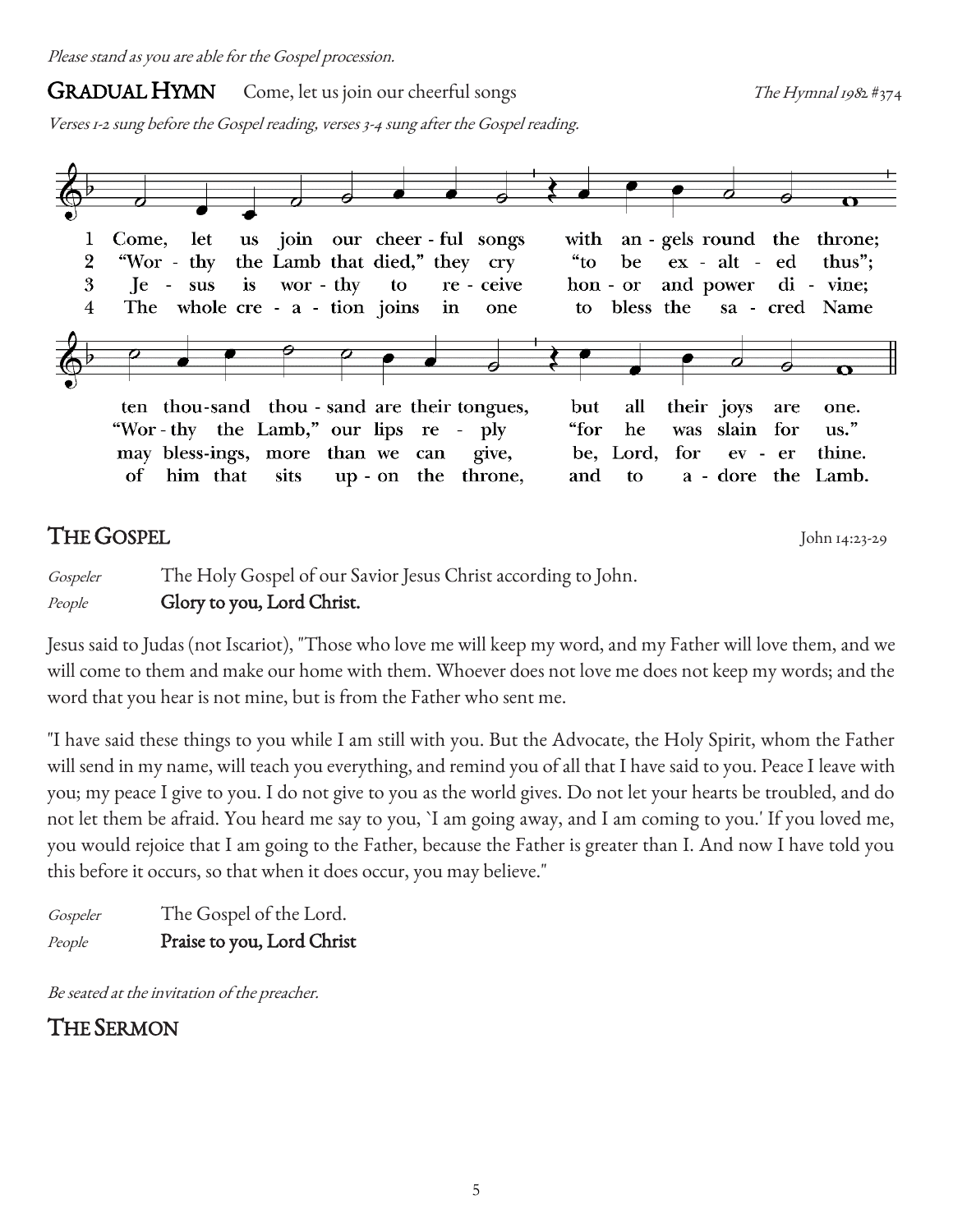All stand to say

### THE NICENE CREED

We believe in one God, the Father, the Almighty, maker of heaven and earth, of all that is, seen and unseen. We believe in one Lord, Jesus Christ, the only Son of God, eternally begotten of the Father, God from God, Light from Light, true God from true God, begotten, not made, of one Being with the Father. Through him all things were made. For us and for our salvation he came down from heaven: by the power of the Holy Spirit he became incarnate from the Virgin Mary, and was made man. For our sake he was crucified under Pontius Pilate; he suffered death and was buried. On the third day he rose again in accordance with the Scriptures; he ascended into heaven and is seated at the right hand of the Father. He will come again in glory to judge the living and the dead, and his kingdom will have no end. We believe in the Holy Spirit, the Lord, the giver of life, who proceeds from the Father and the Son. With the Father and the Son he is worshiped and glorified. He has spoken through the Prophets. We believe in one holy catholic and apostolic Church. We acknowledge one baptism for the forgiveness of sins. We look for the resurrection of the dead, and the life of the world to come. Amen.

# PRAYERS OF THE PEOPLE

The response to "Loving God" is "Make all things new." Please add your own prayers during any of the silences.

# THE PEACE

Celebrant The peace of Christ be always with you.

People **And also with you.** 

Please share a sign of God's peace with your neighbor.

# WELCOME AND ANNOUNCEMENTS

# THE HOLY COMMUNION



To make a one-time contribution to Epiphany or to pay your pledge online: Using your text message on your smartphone, text the word EPIPHANY to 73256. Then click on the secure link sent to you via text message to make a contribution. Or scan the QR code to the left.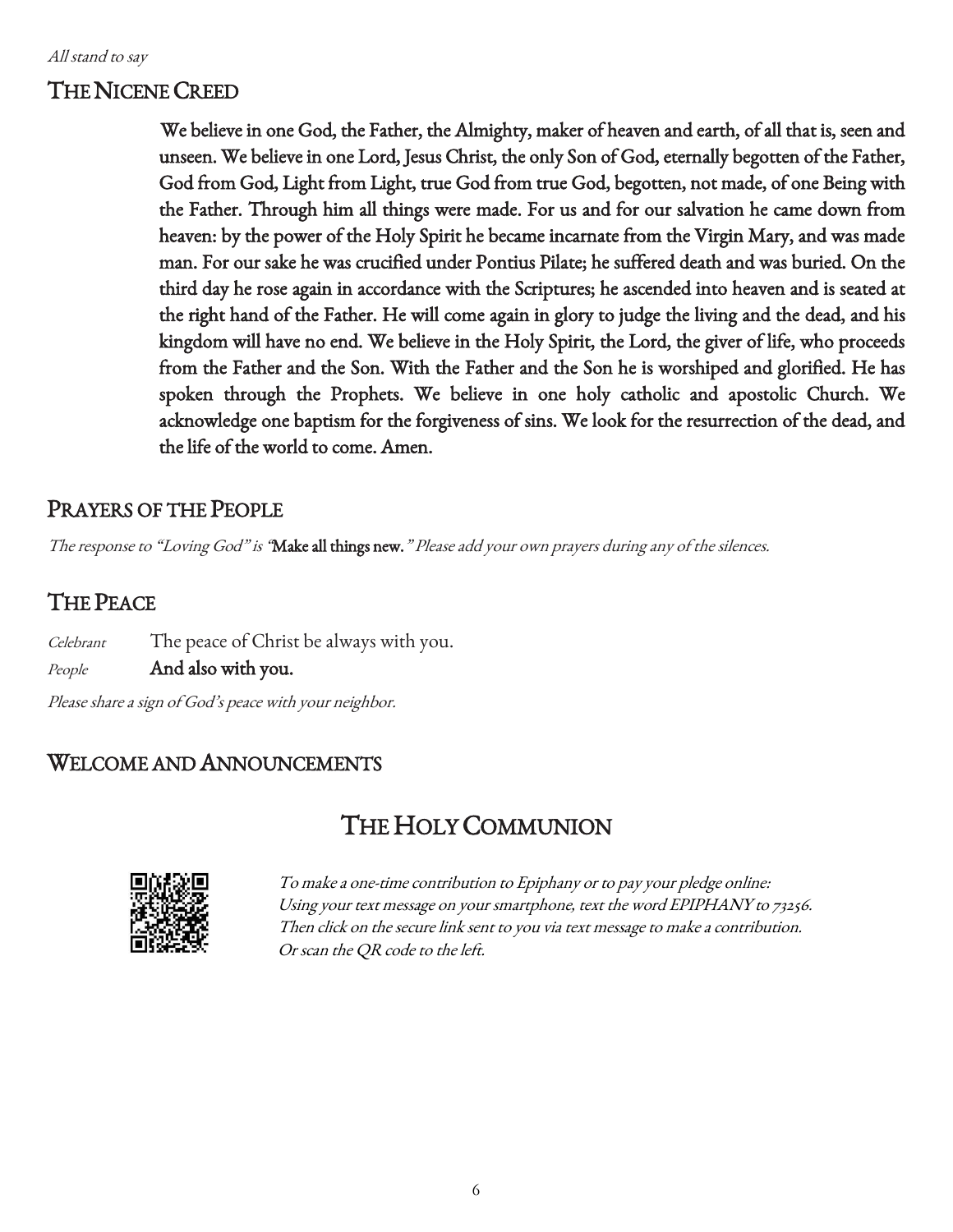Alleluia! Alleluia! Alleluia! Alleluia! Hearts to heaven and voices raise; Glory be to God on high; Sing to God a hymn of gladness, To the Father, and the Saviour, Sing to God a hymn of praise; Who has gained the victory; He who on the Cross a victim Glory to the Holy Spirit, For the world's salvation bled, Fount of love and sanctity; Jesus Christ, the King of glory, Alleluia! Alleluia! Now is risen from the dead. To the Triune Majesty.

Christ is risen, Christ the first-fruits Of the holy harvest field, Which will all its full abundance At his second coming yield; Then the golden ears of harvest Will their heads before him wave, Ripened by his glorious sunshine From the furrows of the grave.

Amen.

Text: Christopher Wordsworth (1807-1885)

All stand to sing this hymn while the ushers present the people's offerings.

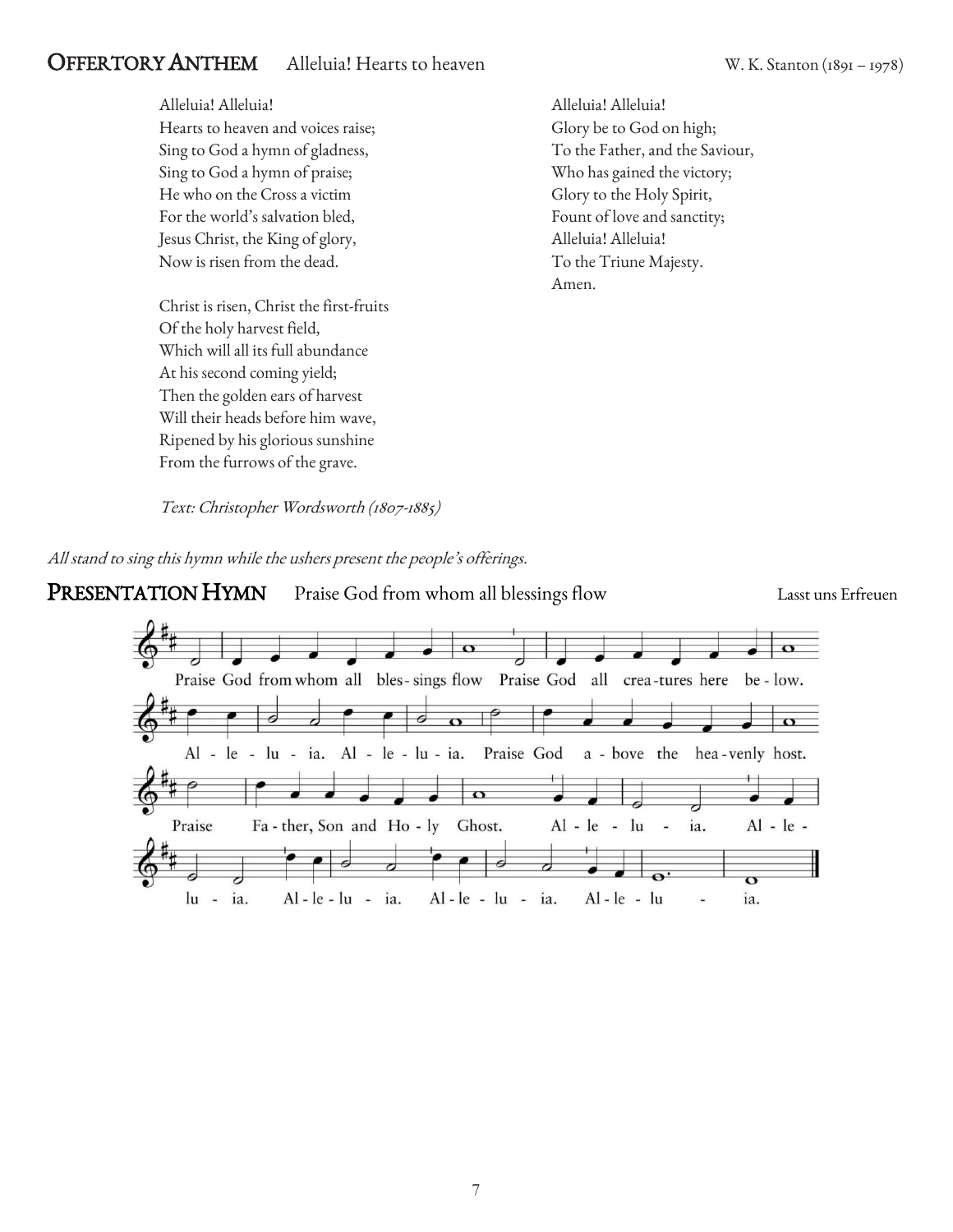# **THE GREAT THANKSGIVING** Eucharistic Prayer 3 Enriching Our Worship

| Celebrant | The Lord be with you.                      |
|-----------|--------------------------------------------|
| People    | And also with you.                         |
| Celebrant | Lift up your hearts.                       |
| People    | We lift them to the Lord.                  |
| Celebrant | Let us give thanks to the Lord our God.    |
| People    | It is right to give God thanks and praise. |

### Celebrant

All thanks and praise are yours at all times and in all places, our true and loving God; through Jesus Christ, your eternal Word, the Wisdom from on high by whom you created all things. You laid the foundations of the world and enclosed the sea when it burst out from the womb; You brought forth all creatures of the earth and gave breath to humankind.

Wondrous are you, Holy One of Blessing, all you create is a sign of hope for our journey; And so as the morning stars sing your praises we join the heavenly beings and all creation as we shout with joy:



### The people stand or kneel. Then the Celebrant continues,

Glory and honor are yours, Creator of all; your Word has never been silent; you called a people to yourself, as a light to the nations, you delivered them from bondage and led them to a land of promise. Of your grace, you gave Jesus to be human, to share our life, to proclaim the coming of your holy reign and to give himself for us, a fragrant offering. Through Jesus Christ our Redeemer, you have freed us from sin, brought us into your life, reconciled us to you, and restored us to the glory you intend for us.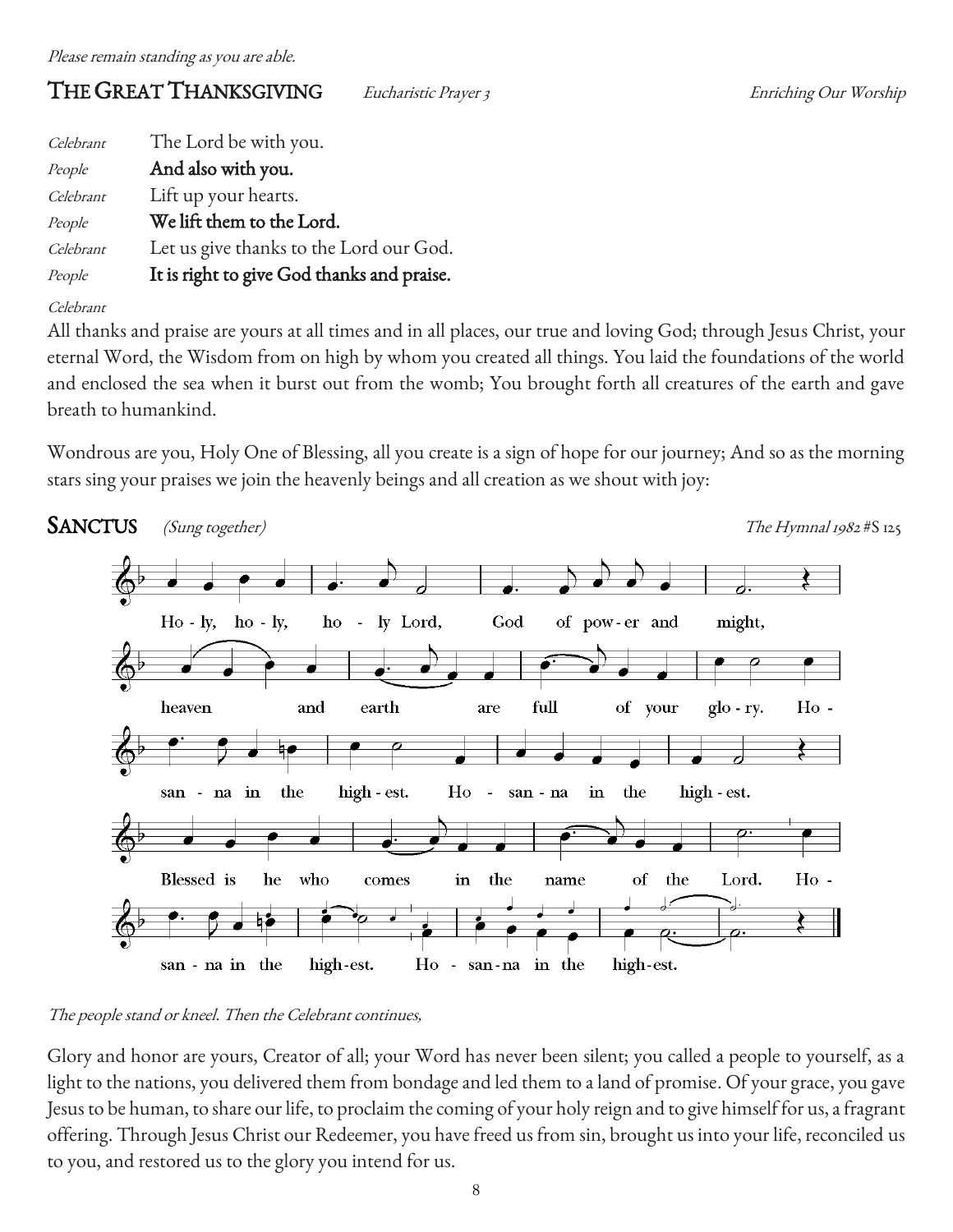We thank you that on the night before he died for us Jesus took bread, and when he had given thanks to you, he broke it, gave it to his friends and said: "Take, eat, this is my Body, broken for you. Do this for the remembrance of me." After supper Jesus took the cup of wine, said the blessing, gave it to his friends and said: "Drink this, all of you: this cup is the new Covenant in my Blood, poured out for you and for all for the forgiveness of sin. Do this for the remembrance of me."

And so, remembering all that was done for us: the cross, the tomb, the resurrection and ascension, longing for Christ's coming in glory, and presenting to you these gifts your earth has formed and human hands have made, we acclaim you, O Christ:

## All Dying, you destroyed our death. Rising, you restored our life. Christ Jesus, come in glory!

### The celebrant continues.

Send your Holy Spirit upon us and upon these gifts of bread and wine that they may be to us the Body and Blood of your Christ. Grant that we, burning with your Spirit's power, may be a people of hope, justice and love. Giver of Life, draw us together in the Body of Christ, and in the fullness of time gather us with all your people into the joy of our true eternal home. Through Christ and with Christ and in Christ, by the inspiration of your Holy Spirit, all honor and glory are yours now and forever. **Amen.** 

# THE LORD'S PRAYER

Celebrant And now, as our Savior Christ has taught us, we are bold to say, All Our Father, who art in heaven, hallowed be thy Name, thy kingdom come, thy will be done, on earth as it is in heaven. Give us this day our daily bread. And forgive us our trespasses, as we forgive those who trespass against us. And lead us not into temptation, but deliver us from evil. For thine is the kingdom, and the power, and the glory, for ever and ever. Amen.

The consecrated bread is broken. After a period of silence, all sing the

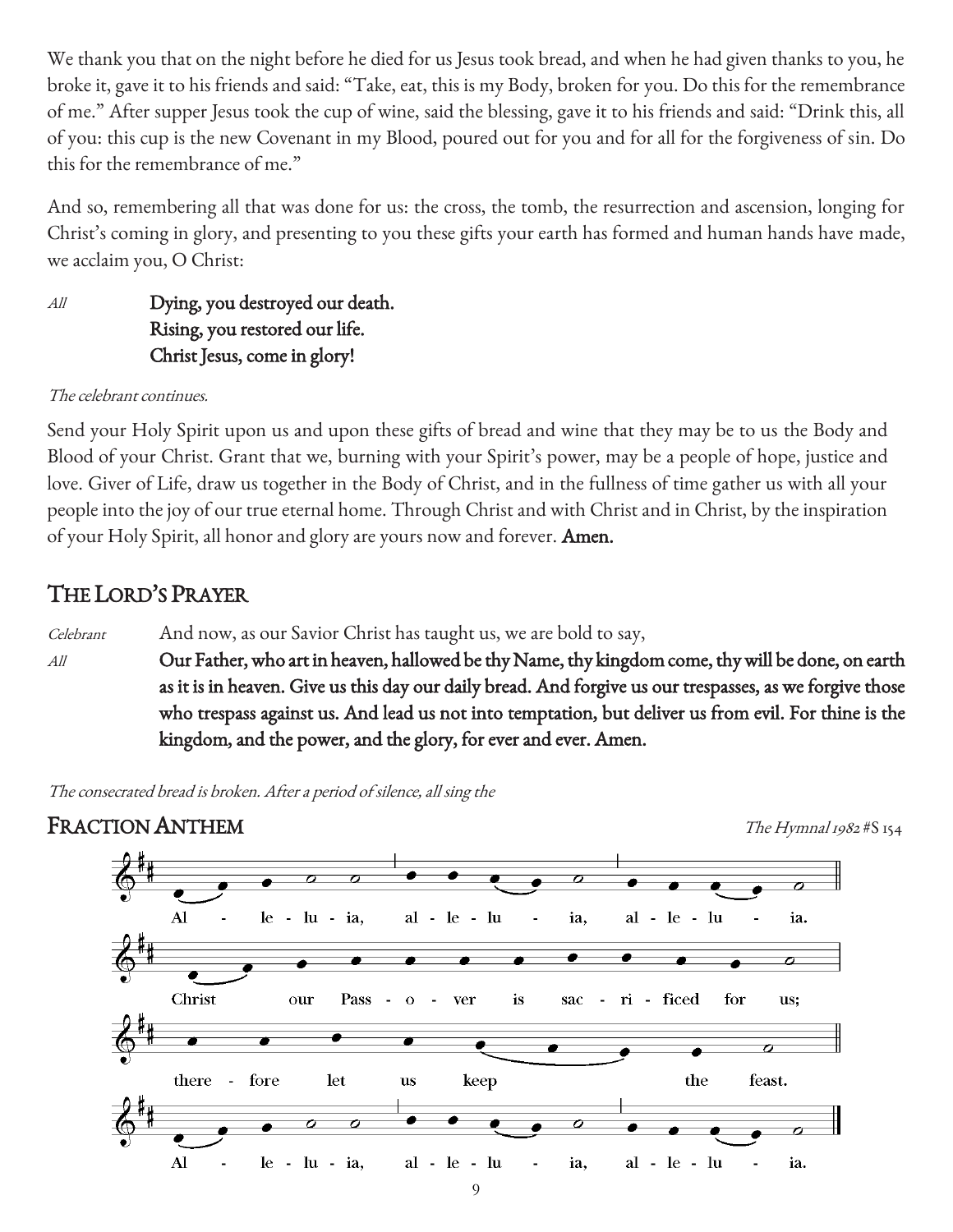# THE INVITATION TO HOLY COMMUNION

Celebrant The Body and Blood of Christ. Behold who you are, become what you receive.

For those worshiping in person, please be seated and wait for the invitation of an usher to leave your pew. Come forward to receive the consecrated bread and wine at the high altar rail or at the station near the pulpit. (Alcohol-free wine is available at this station.) Gluten-free host is available. At this time, we are not allowing intinction (dipping the bead in the common cup.) If you are seated in Hadley Hall, an usher will direct you into the sanctuary to receive Communion.

### **COMMUNION ANTHEM** O Taste and See Ralph Vaughan Williams (1872 – 1958)

O taste and see how gracious the Lord is: blest is the man that trusteth in him.

Psalm 34:8

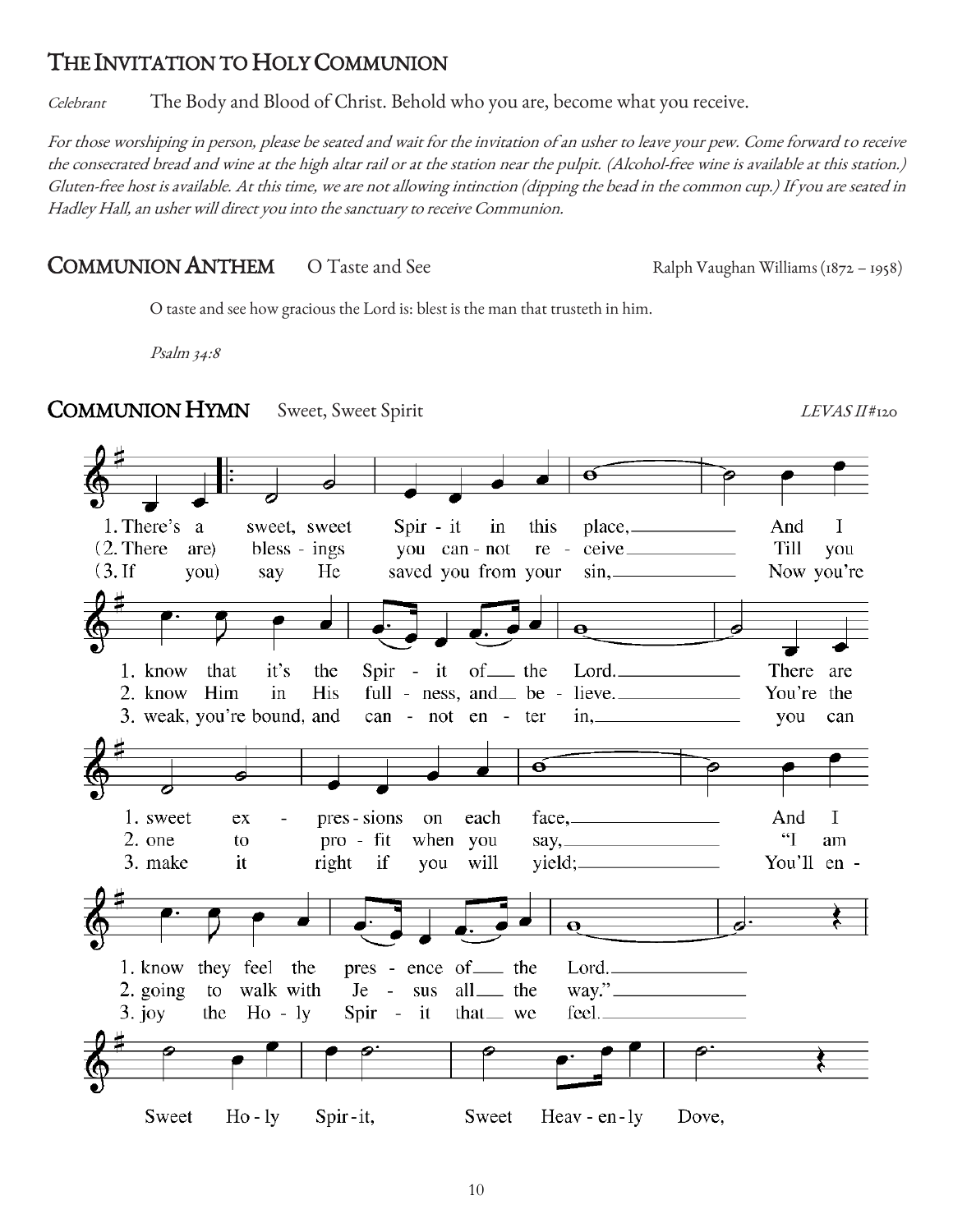

### POST-COMMUNION PRAYER

Please stand or kneel.

Celebrant Let us pray.

All Pour out upon us the Spirit of your love, O Lord, and grant in your mercy that we, whom you have nourished with this Paschal feast, may be made one in heart and mind; through Jesus Christ our Lord. Amen.

### **BLESSING**

Celebrant May Christ, who by death has destroyed death, give you all courage and joy in believing. And the blessing of God Almighty be with you and remain with you always.

All Amen.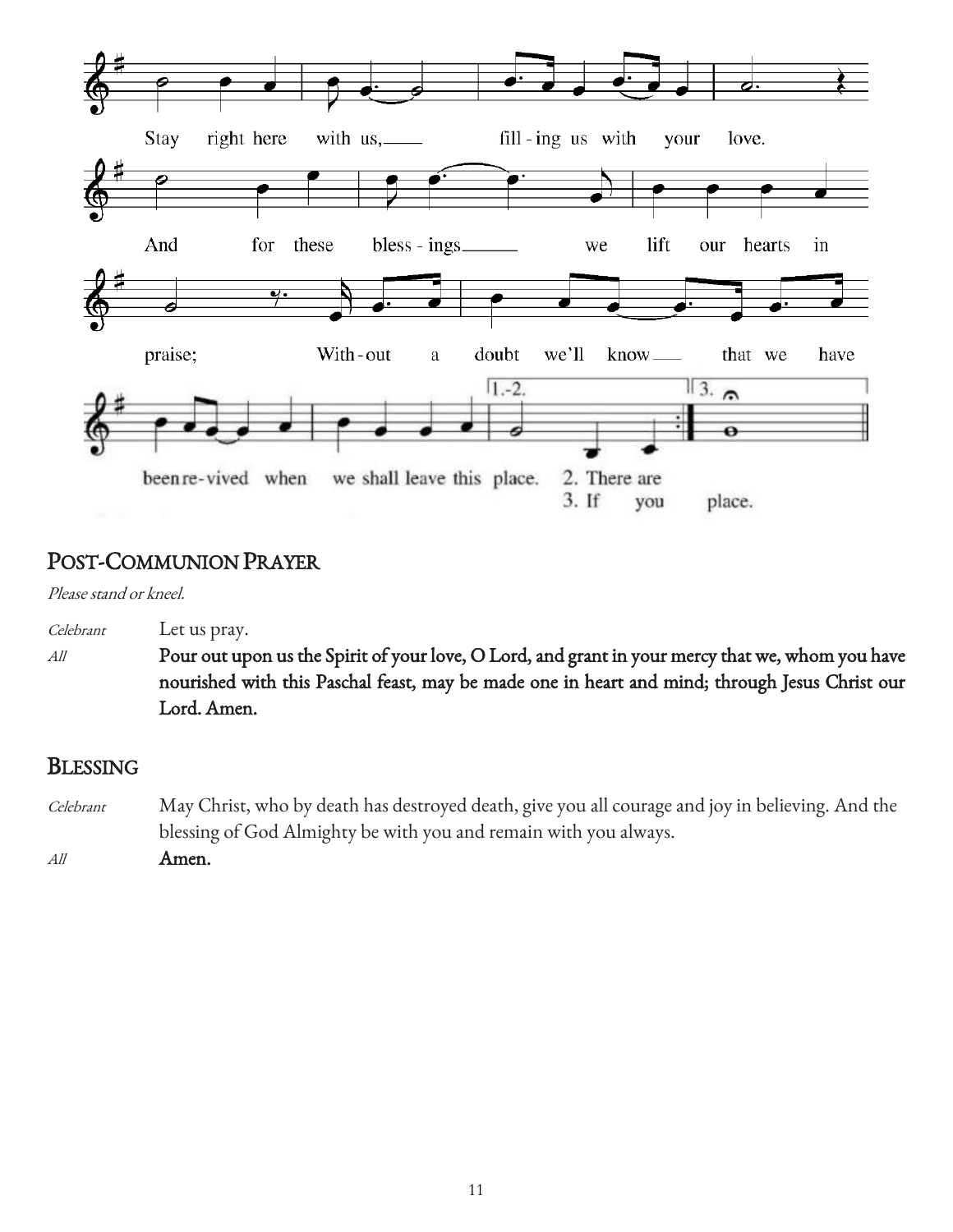CLOSING HYMN O day of peace that dimly shines The Hymnal 1982 #597

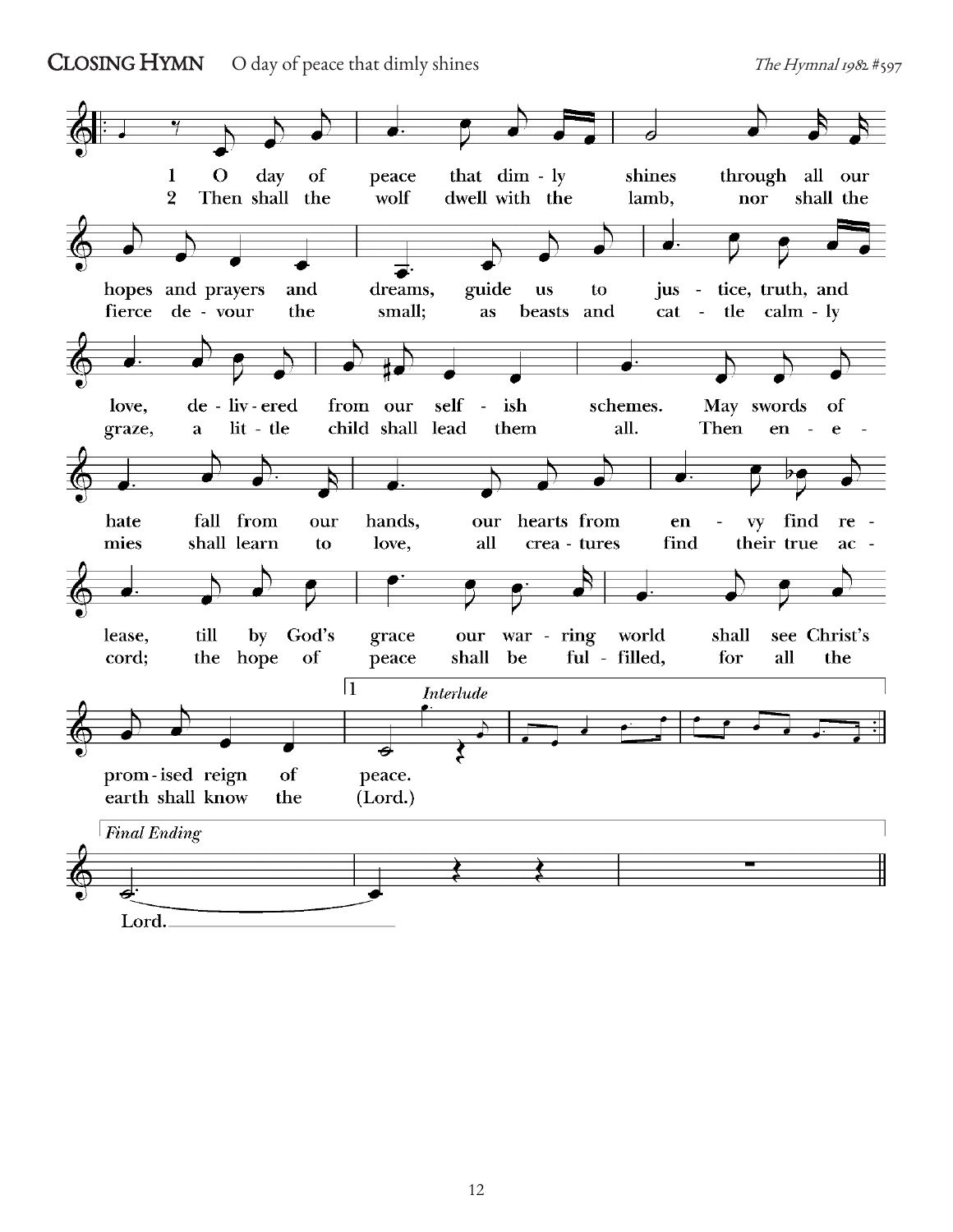# THE DISMISSAL

Celebrant Go in peace to love and serve the Lord. Alleluia! Alleluia! People Thanks be to God. Alleluia! Alleluia!

Thank you for joining us for worship. Join us for fellowship, refreshments, and our Property Committee Forum in Hadley Hall.

THE POSTLUDE Fugue in G Minor, BWV 535 J.S. Bach (1685 – 1750)

The altar flowers are given by Leslie Aitken in memory of the Honorable William W. Treat, and by Walter Kozlowski in memory of Eleanor Boyd Hall, Eva Boyd Presley, and Martha Kozlowski.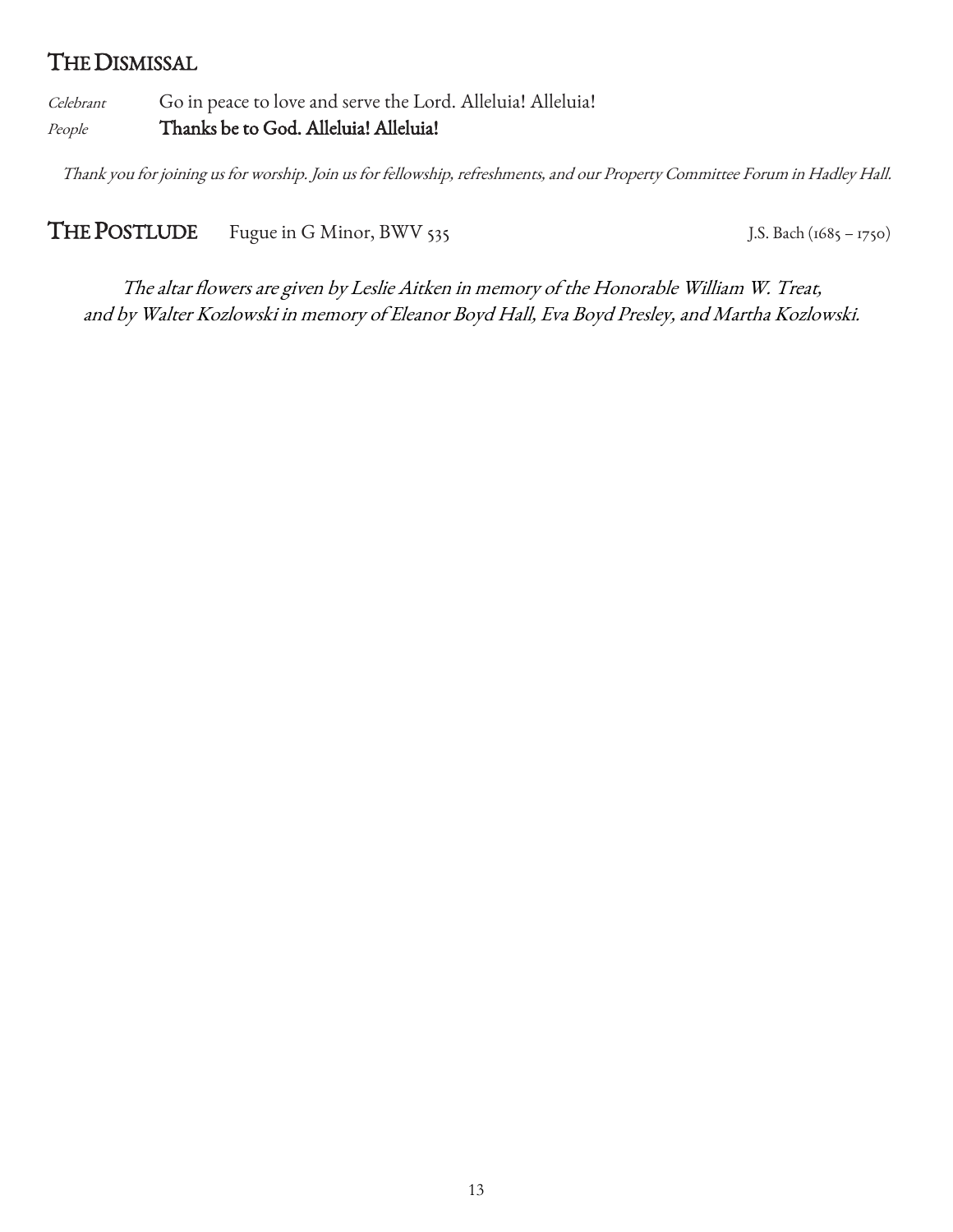# ANNOUNCEMENTS

### PARISH WEEKEND AWAY: REGISTER NOW!



Our all-parish, intergenerational retreat weekend at the Barbara C. Harris Camp & Conference Center in Greenfield, NH will be the weekend of September 23-25, 2022. Join us for a time of rest, worship, connection and play! Registration is now open. Scan the QR code to the left to register, or visit 3crowns.org/Parish-Weekend-Away.

### TODAY: PROPERTY COMMITTEE FORUM

Join the leadership of the Property Committee and Rev. Nick for an exciting announcement and presentation today at 11:15 am in Hadley Hall. We look forward to sharing updates on the care of our buildings and grounds and the news of intended work and improvements to our property.

### PENTECOST: JUNE 5

Sunday, June 5 is the celebration of Pentecost. Church School children should meet Bryn and the teachers by the tower door at 9:55 am, so we can be part of the Pentecost procession. We will then proceed to the Bishop Garden for Church School. Everyone should plan to stay for our festive fellowship time after the 10:00 am service, as we enjoy strawberry shortcake and celebrate the completion of a wonderful program year together.

### BAPTISMS ON PENTECOST

The next opportunity for baptism at Epiphany will be on Sunday, June 5 as we celebrate Pentecost. If you are interested in baptism, please contact Rev. Nick at nmyers@3crowns.org. To submit a baptismal application online, visit 3crowns.org/baptism.

### WINCHESTER PRIDE FEST 2022: JUNE 8

On Wednesday, June 8 at 5:00 pm, join us for Winchester's 2<sup>nd</sup> annual PRIDE Fest. Learn about LGBTQ+ rights and issues, and celebrate Pride through music, crafts, and creative games. See the link in 3Crowns to purchase your Parish of the Epiphany PRIDE Fest T-shirt. Represent Epiphany wearing your T-shirt, and gather at the Town Common at 5:00 pm to enjoy PRIDE Fest!

### NEWCOMER COFFEE HOUR: JUNE 12

All are invited to our Newcomer Coffee Hour on Sunday, June 12 at 11:15 am. Join us in the Upper Parish Hall to learn more about Parish of the Epiphany and how to get connected!

### EVENSONG: JUNE 12

All are invited to a service of Choral Evensong on Sunday, June 12 at 5:00 pm. Join us for candlelight, scripture, and music by Epiphany's Parish Choir.

### YOUTH LOCK-IN: JUNE 24

On the evening of Friday, June 24, join us for a progressive dinner, games, and fellowship at our Youth Group Lock-In! On Saturday, we'll spend time working with a local organization making a difference in the community. Contact Eva Dalzell at edalzell@3crowns.org with questions or if you'd like to help out!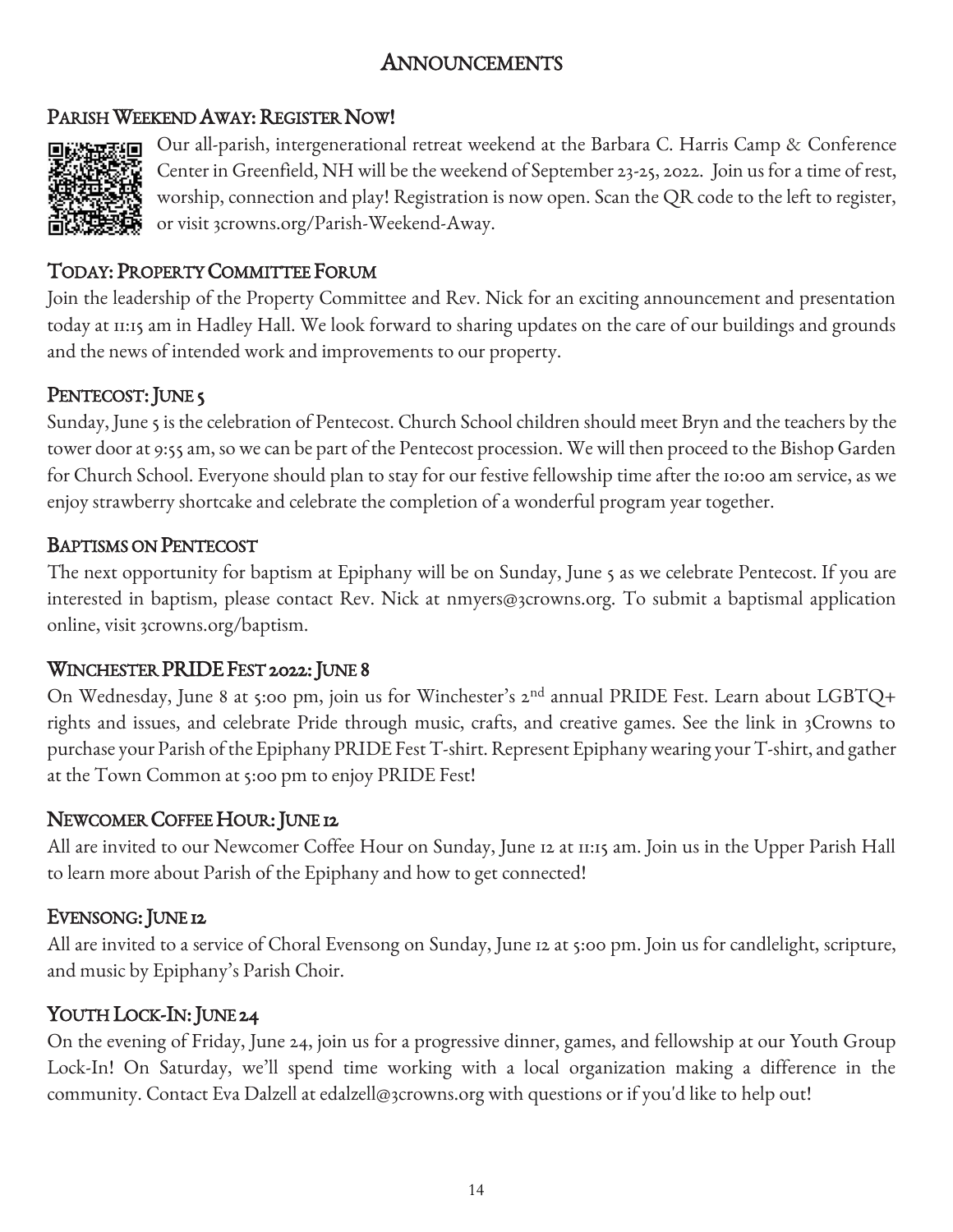### RENEWAL OF MINISTRY COMMISSION

Our wardens, in collaboration with the Altar Guild, are commissioning a red chasuble and stole in thanksgiving for Nick Myers. If you would like to contribute to the commission, please give online (select "Red Chasuble and Stole Commission" from the "Fund" dropdown menu) or by check. Please make checks payable to the Parish of the Epiphany and write "Red Set" in the memo line.

### CHRISTMAS FAIR 2022: NOVEMBER 19

To make this year's Christmas Fair a success, we need many volunteers, including leaders for White Elephant and Children's Activities and contributions to the Auction, White Elephant, and Knit and Bake Tables. Co-Chairs are needed for 2023, so come and learn the ropes this year as interns. Contact Sara Post with questions.